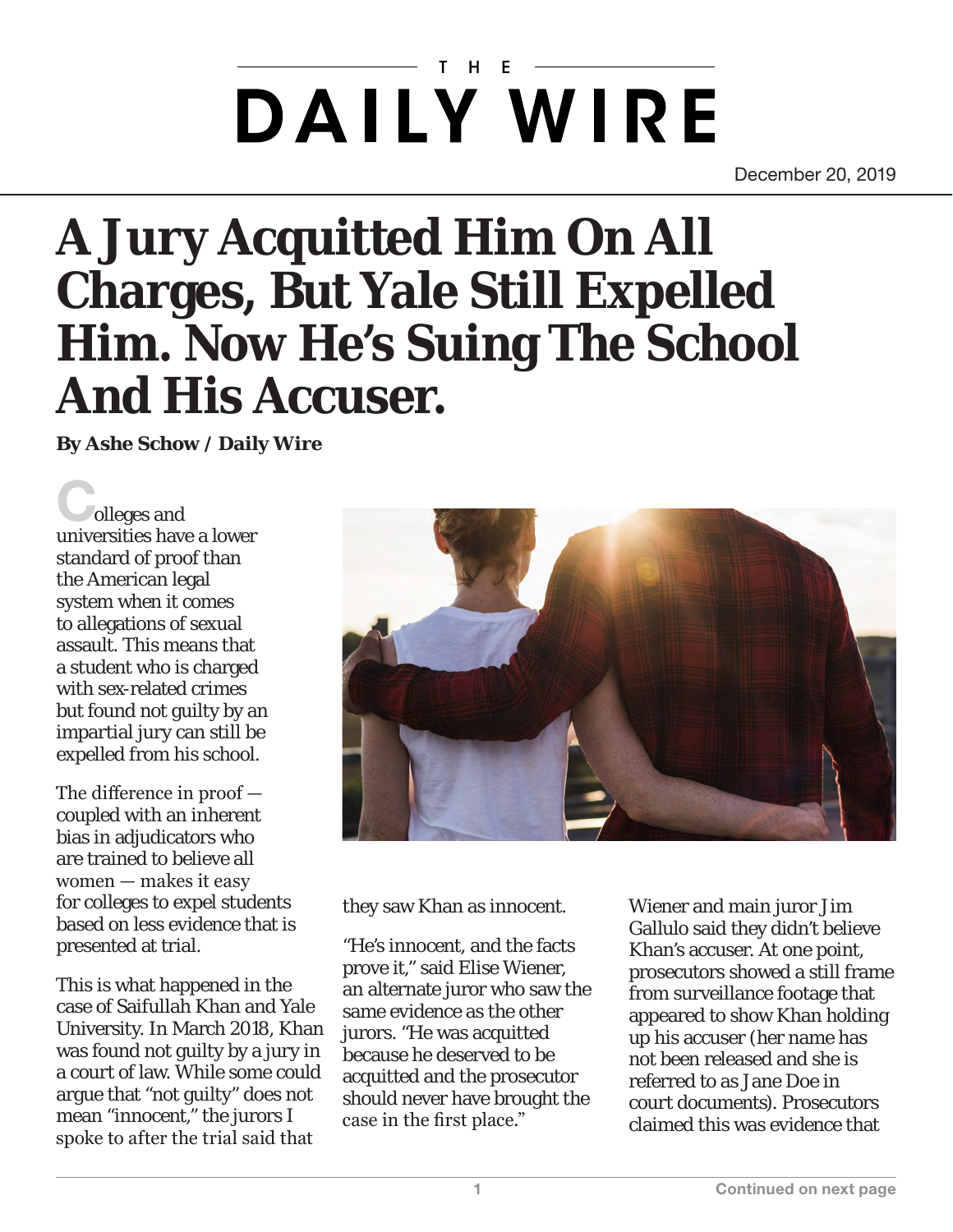the accuser was too drunk to even stand on her own and that Khan had to practically drag her to the dorms. The defense, however, played the actual video from surveillance footage, which showed Khan and his accuser walking arm in arm and appearing to be a happy couple.

That is how every moment on the evening of the alleged sexual assault played out in court. Prosecutors spun everything as evidence that Khan was forcing Jane toward sex. For example, prosecutors claimed Khan took the accuser's phone at one point. In reality, he was helping her find a ticket for a concert they were both attending. During the concert, Khan's accuser threw up. Prosecutors described the situation in a way that made jurors believe the woman must have been really ill. But when defense attorneys produced the accuser's dress from that night — which hadn't been washed there was only a faint trace of vomit.

The sexual encounter happened hours later. Keen observers will realize that vomiting actually removes much of the alcohol from one's system.

Khan was found "not guilty," and returned to Yale, but he still faced a pseudo trial at his university. The Yale kangaroo court found Khan responsible for sexual assault and expelled him. Many of the same people involved in Khan's expulsion

have been involved in other sexual misconduct "trials" for accused students who were also found responsible based on flimsy evidence or when there was exculpatory evidence.

Khan is now suing Yale. In court documents reviewed by The Daily Wire, one of the named persons being sued by Khan is David Post. Post was the Yale administrator who convinced a student to file a formal allegation against former Yale basketball star Jack Montague after another administrator falsely told the woman that Montague had assaulted another woman on a previous occasion.

Khan was born in a refugee camp in Pakistan six months after his family fled Afghanistan to avoid potentially being killed by the Taliban. He grew up in and around the refugee camp before fleeing to the United Arab Emirates. Khan, a bright student, applied to Yale and was accepted, but suggested he attend the preparatory Hotchkiss School in nearby Lakeville, Connecticut first. Khan accepted a full scholarship to Hotchkiss and Yale. Prior to attending Hotchkiss, Khan hadn't even learned to use a knife and fork.

Khan knew his eventual accuser previously, and attended a Halloween party where he met up with her before a concert by the Yale Student Orchestra later that evening. Jane drank during the party and became ill during the concert and threw up on her costume. Khan and Jane left early due to the illness.

The pair walked together across campus — as seen in the surveillance footage mentioned earlier — and returned to their dormitory. Khan took Jane to her room and used his key card to swipe her in. A minute later, Khan used his key card to enter his own dorm room. Khan and his attorneys say that Jane called Khan to ask him to come back to her room.

Once there, Jane asked Khan to check up on one of her friends, who had too much to drink that night. Time codes show that Khan used his key card in an area of the dorm he had no otherwise reason to be in — the area where Jane's friend was sick. Khan returned to Jane's room after checking on her friend, and Jane performed oral sex on Khan. Jane asked Khan to wear a condom, but she gagged on it and went into the bathroom to vomit.

While she was in the bathroom, Khan called his girlfriend at another university, with whom he had an open relationship. Khan did not understand how an American girl might feel about him talking to another woman just after engaging in sexual activity, as Khan and his girlfriend were both from Afghanistan.